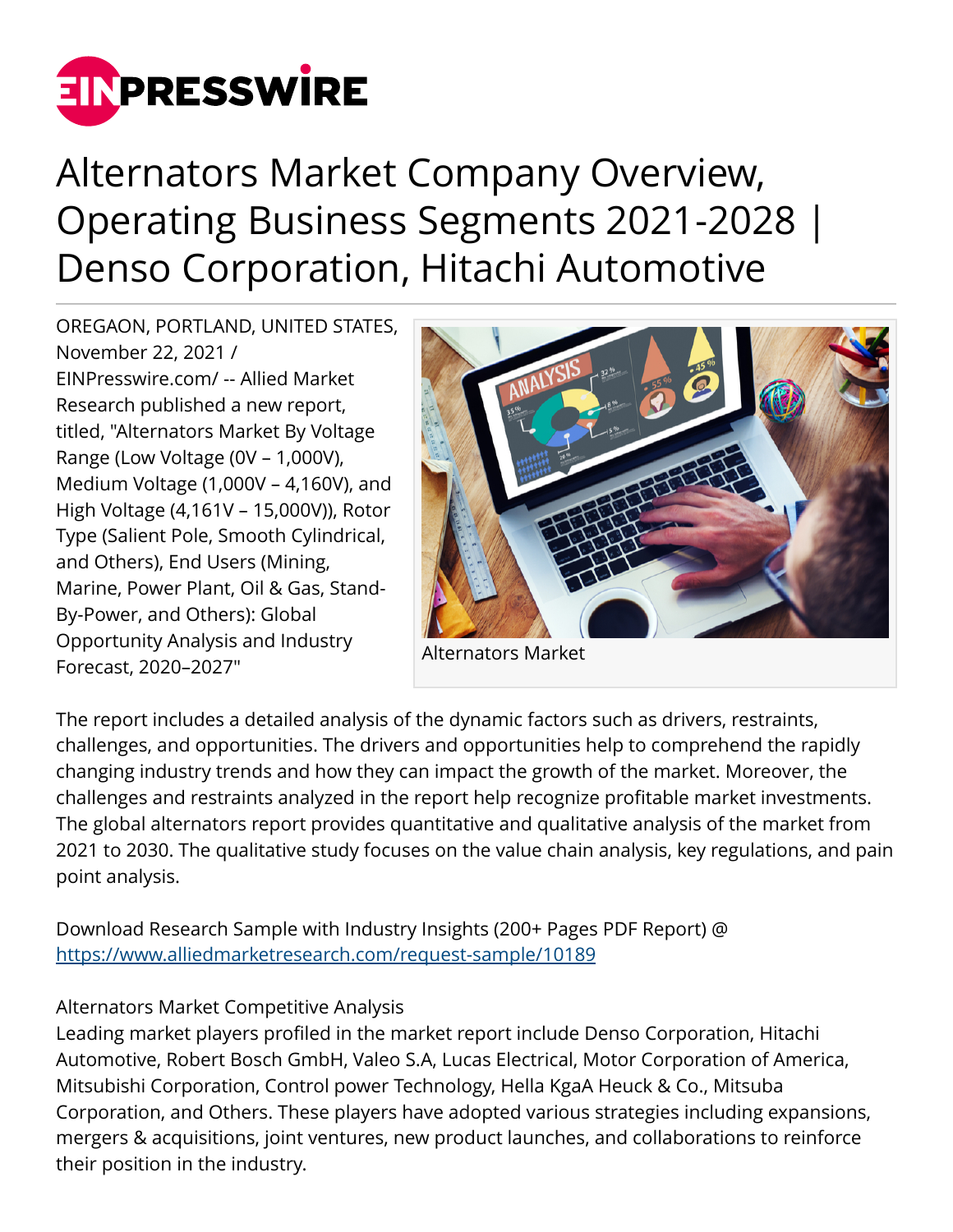Covid-19 Impact on the Global Alternators Market

Alternators market Research Report includes an outline of the industry based on [major](https://www.alliedmarketresearch.com/connect-to-analyst/10189) [parameters including](https://www.alliedmarketresearch.com/connect-to-analyst/10189) market size, sales, sales analysis and key drivers. The market size is expected to grow on a large scale during the forecast period (2021-2027). This report also offers the latest impacts of COVID-19 on the market. The outbreak of the pandemic has affected numerous aspects of life across the globe. This, in turn, has urged the markets to adopt new norms, trends, and strategies. Essentially, the research report intends to provide a view of initial and future assessments of the market.

Get detailed COVID-19 impact analysis on the Alternators Market @ <https://www.alliedmarketresearch.com/request-for-customization/10189?reqfor=covid>

Alternators Market Segmentation Voltage Range

- Low Voltage (0V 1,000V)
- Medium Voltage (1,000V 4,160V)
- High Voltage (4,161V 15,000V)

Rotor Type

- Salient Pole
- Smooth Cylindrical
- Others

End users

- Mining
- Marine
- Power Plant
- Oil and Gas
- Stand-by-Power
- Others

Our Report Provides

- • Thorough inquiry of market assessments for all the segments
- • Detailed market examination from the viewpoint of the frontrunners in the industry
- • Tactical slants and approaches incorporated by new entrants
- • Alternators market forecasts on regional base for the next few years
- • Competitive exploration of the present market trends
- • Profiling of companies along with their exclusive strategies

Alternators Market Regional Analysis

The market is studied across different regions including North America (United States, Canada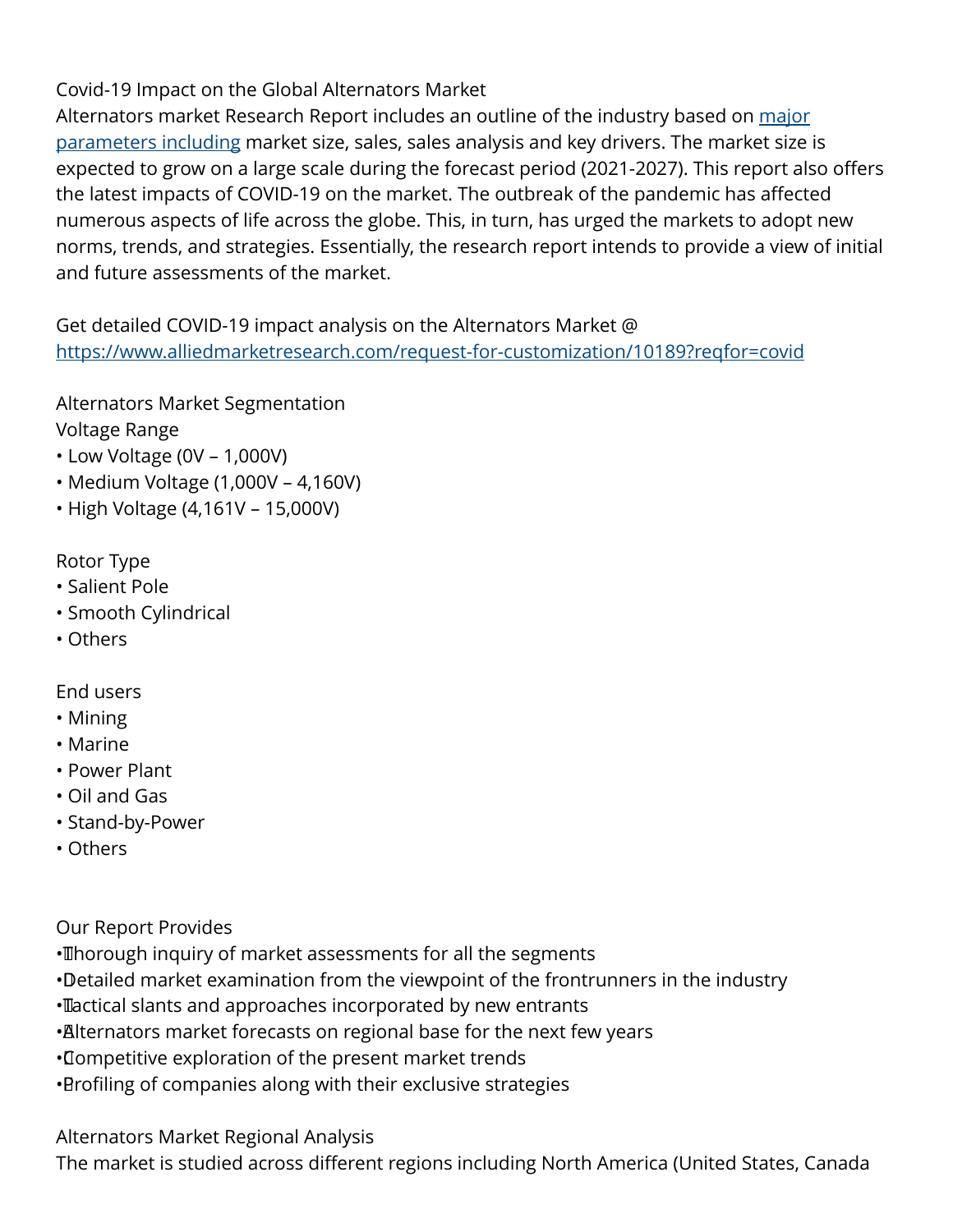and Mexico), Europe (Germany, France, UK, Russia and Italy), Asia-Pacific (China, Japan, Korea, India and Southeast Asia), South America (Brazil, Argentina, and Colombia), Middle East and Africa (Saudi Arabia, UAE, Egypt, Nigeria and South Africa). The report includes competitive scenarios in the regions. These insights help the market players to improve strategies and create new opportunities to accomplish exceptional results.

Key Benefits For Stakeholders

• This study consists analytical representation of the present trends and forthcoming estimations of the alternators market to exhibit the imminent investment pockets.

• The report offers overall potential to recognise the lucrative trends to achieve a stronger base in the alternators market.

· The alternators market analysis report provides statistics based on drivers, restrains, and opportunities along with a detailed impact analysis.

• The current market forecast is quantitatively examined from 2021 to 2027 to target the financial capability.

• Porter's five forces analysis demonstrates the strength of the consumers and suppliers in the industry.

Get Up to 25% Discount on Purchase: [https://www.alliedmarketresearch.com/purchase](https://www.alliedmarketresearch.com/purchase-enquiry/10189)[enquiry/10189](https://www.alliedmarketresearch.com/purchase-enquiry/10189)

Key Questions Answered in the Report

- Q1. At what CAGR will the alternators market is anticipated to grow in between 2021 2027?
- Q2. What will be the revenue of Global industry by the end of 2027?
- Q3. How can I get sample report for alternators market?
- Q4. What are the driving factors of the global industry?
- Q5. Who are the leading players in alternators market?

## About Us

Allied Market Research (AMR) is a full-service market research and business-consulting wing of Allied Analytics LLP based in Portland, Oregon. Allied Market Research provides global enterprises as well as medium and small businesses with unmatched quality of "Market Research Reports" and "Business Intelligence Solutions." AMR has a targeted view to provide business insights and consulting to assist its clients to make strategic business decisions and achieve sustainable growth in their respective market domain.

Pawan Kumar, the CEO of Allied Market Research, is leading the organization toward providing high-quality data and insights. We are in professional corporate relations with various companies and this helps us in digging out market data that helps us generate accurate research data tables and confirms utmost accuracy in our market forecasting. Each and every data presented in the reports published by us is extracted through primary interviews with top officials from leading companies of domain concerned. Our secondary data procurement methodology includes deep online and offline research and discussion with knowledgeable professionals and analysts in the